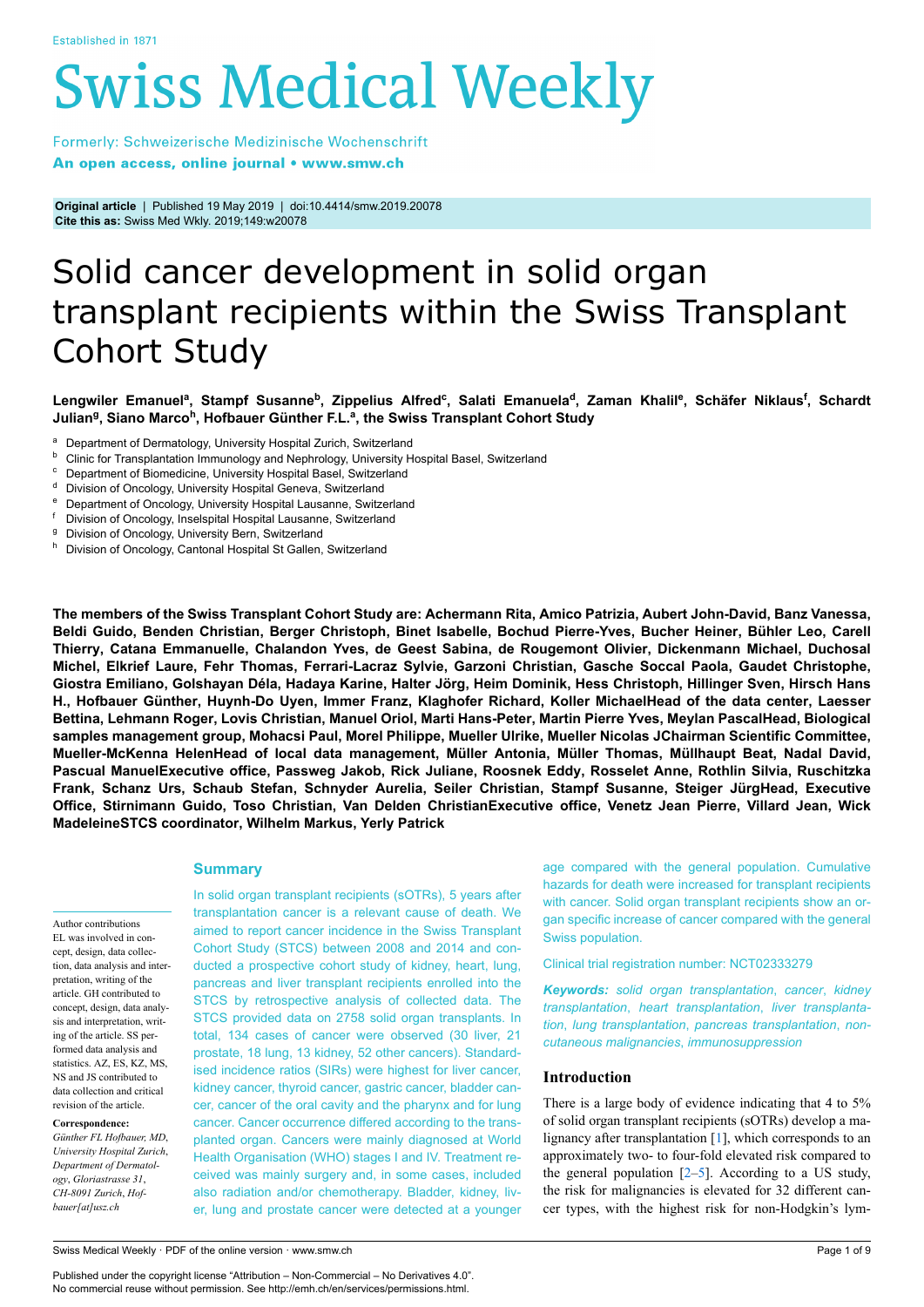phoma, lung cancer, liver cancer and kidney cancer [\[2\]](#page-8-1). The risk for infection-related malignancies (such as liver cancer) is generally higher than for non-infection-related malignancies; however, some non-infection-related malignancies, such as lip cancer, kidney cancer, thyroid cancer and others, are also more common in sOTRs than in the general population [[2](#page-8-1)] [\[6\]](#page-8-3). Squamous cancer of the lip, non-Hodgkin's lymphoma, kidney and bladder cancer are the most reported cancer types in kidney transplant recipients [[4](#page-8-4)] [\[7\]](#page-8-5). In heart transplant recipients, the risk is most elevated for non-Hodgkin's lymphoma, oral cancer (comprising cancers of the oral cavity, oropharynx and lips) and lung cancer [[8](#page-8-6)]. An Australian study associated lung transplantation with an increased risk for non-Hodgkin's lymphoma, Merkel cell carcinoma and cancers of the vulva, lip, lung and colorectum. The same study showed an elevated risk for non-Hodgkin's lymphoma, Kaposi sarcoma, colorectal cancer and lip cancer after liver transplantation [[4](#page-8-4)].

The STCS aims at a comprehensive and structured data collection for all solid organ transplant recipients in Switzerland since May 2008 [\[9\]](#page-8-7). Our objective is to report the aggregated results of solid cancer cases occurring in this Swiss Transplant cohort. With the hypothesis of increased cancer incidence, we compare their incidence to the general population and report on treatment and outcome.

# **Methods**

#### **Swiss transplant registry and collection of data**

The STCS collects data from all six transplantation centres in Switzerland and started enrolment of patients in May 2008. Patients' base-line data are collected at the time of transplantation and the transplantation centres provide follow-up data on recipients' vital status, health issues and graft function 6 and 12 months after transplantation, followed by yearly follow-ups. There was no specific screening procedure beyond the public screening programmes. Once a cancer became apparent in clinical follow-up, this date was entered into the data base. Each cancer was checked for histological findings to differentiate between primary and metastatic cancers. A detailed description of the design and methodology of the STCS is provided by Koller et al. [[10\]](#page-8-8).

For our report, the following inclusion criteria were applied: all kidney, liver, heart, lung, pancreas, islet cell and small bowel transplant recipients who were included in the

| <b>ABBREVIATIONS:</b> |                                                                  |  |  |  |  |  |  |  |
|-----------------------|------------------------------------------------------------------|--|--|--|--|--|--|--|
| СI                    | confidence interval                                              |  |  |  |  |  |  |  |
| <b>HBV</b>            | hepatitis B virus                                                |  |  |  |  |  |  |  |
| <b>HCV</b>            | hepatitis C virus                                                |  |  |  |  |  |  |  |
| <b>IQR</b>            | interguartile range                                              |  |  |  |  |  |  |  |
| <b>NICER</b>          | National Institute for Cancer Epidemiology and Registra-<br>tion |  |  |  |  |  |  |  |
| <b>SEER</b>           | Surveillance, Epidemiology and End Results Program               |  |  |  |  |  |  |  |
| <b>SIR</b>            | standardised incidence ratio                                     |  |  |  |  |  |  |  |
| <b>sOTR</b>           | solid organ transplant recipient                                 |  |  |  |  |  |  |  |
| <b>STCS</b>           | <b>Swiss Transplant Cohort Study</b>                             |  |  |  |  |  |  |  |
| <b>WHO</b>            | World Health Organization                                        |  |  |  |  |  |  |  |

Swiss Medical Weekly · PDF of the online version · www.smw.ch

Published under the copyright license "Attribution – Non-Commercial – No Derivatives 4.0". No commercial reuse without permission. See http://emh.ch/en/services/permissions.html.

STCS data base between May 2008 and September 2014. Patients with multiple organ transplantation were included as well. Patients contributed to the study observation time until death or end of follow-up for other reasons, up to the censoring date of 31 December 2014. Patients with graft loss remained in the study population and were assessed in the subgroup of their original transplanted organ, since they remained at risk for cancer development. Transplant recipients with pre-existing malignancies were included to adequately assess the overall cancer risk in our study population. In these patients, no pre-emptive modification in immunosuppression regimens or post-transplant screening strategies was pursued. There was no age restriction for inclusion. Exclusion criteria were: withdrawal of consent, a non-solid organ transplantation (such as haematopoietic stem cell transplantation) as these transplant types are not registered in the STCS, and if the information in the STCS was insufficient for detailed analysis of cancer development. Haematological malignancies (such as post-transplant lymphoproliferative disorder) and skin cancers were excluded from this analysis, as they will be addressed separately in another STCS report. All World Health Organization (WHO) stage 0 cases were excluded because of limited duration of follow up, limited biological relevance in comparison with invasive cancers and inherent validation uncertainty on data capture.

The two main points to avoid bias were: no selection of specific sOTR, but all sOTRs in Switzerland included, thus avoiding selection bias; the data collected in a prospective manner and with uniform data collection protocols in all centres in order to avoid bias of retrospective studies. The cancer data for the reference group was provided by the National Institute for Cancer Epidemiology and Registration (NICER). NICER compiles and aggregates data that are collected by the different cantonal and regional cancer registries of Switzerland and provided a corresponding reference group, since the NICER registry covers most of the Swiss population [\[11\]](#page-8-9).

Our study was approved by the respective local ethics committee of all involved centres: ethics committee Bern, ethics committee of northwest and central Switzerland, ethics committee St Gallen, ethics committee Vaud, ethics committee Geneva and the lead ethics committee Zurich (Swiss national clinical trial portal number SNCTP000000587).

# **Statistical analysis**

For patients with multiple cancers, each cancer was treated as a separate event for the statistical analysis. The expected number of cancer cases in the SCTS was calculated as the NICER Swiss cancer rate multiplied by observation time in the STCS. Relative risks of cancer in transplant recipients compared to the general population were expressed as standardised incidence ratios (SIRs) per 100,000 personyears, i.e., observed/expected cases. The SIRs were calculated indirectly with the Swiss general population as reference population. Further, there was no stratification of our population. Exact confidence intervals and p-values were calculated based on the Byar formula [\[12](#page-8-10)] often applied in similar studies [[2](#page-8-1)].

We also calculated the median age at cancer diagnosis with interquartile range (IQR), as well as the time from trans-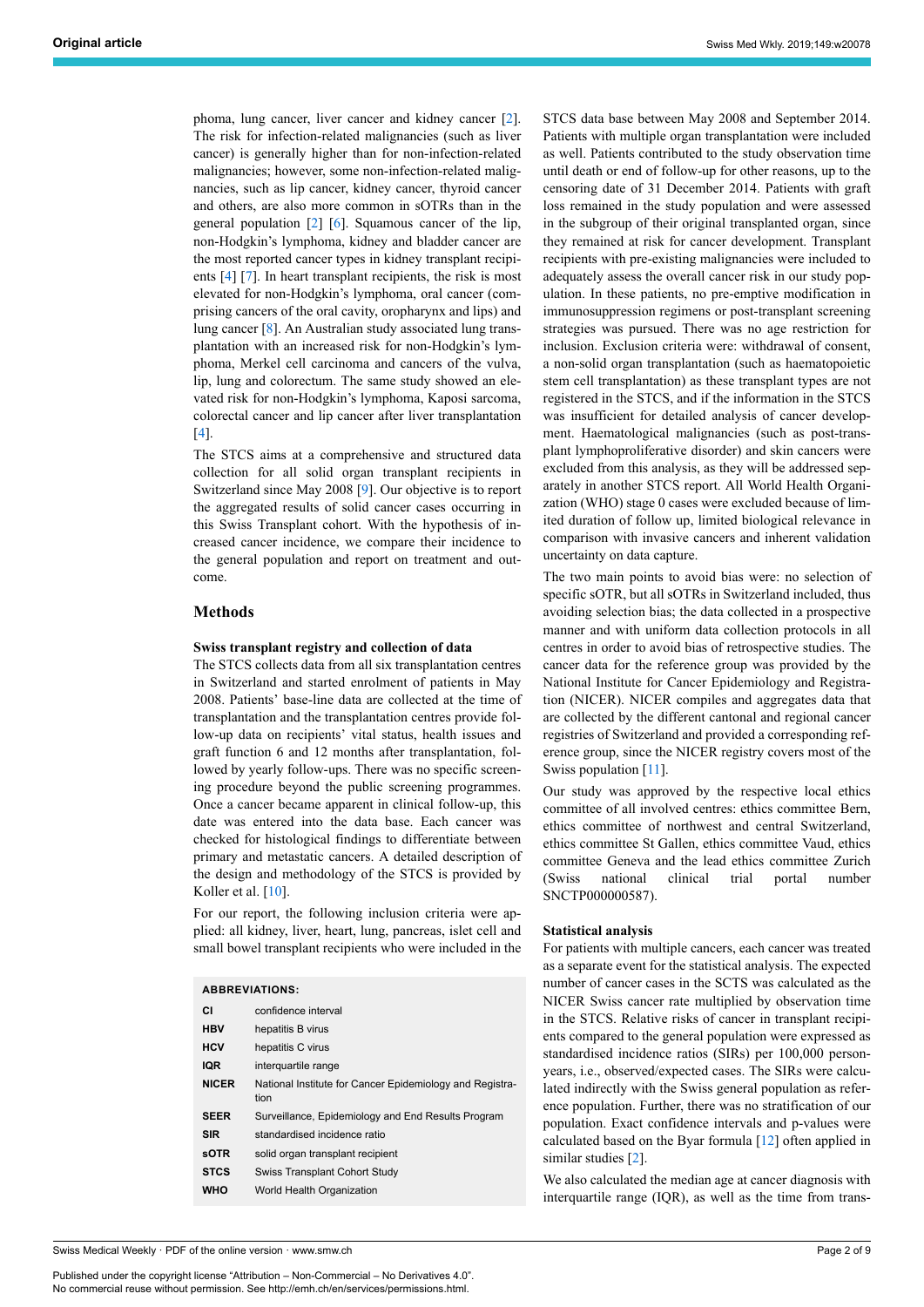plantation to first cancer occurrence with IQR. We applied the Wilcoxon signed rank test to check for any difference in median age at cancer detection in transplant recipients compared with the general Swiss population with the respective cancer type. The cumulative hazard function was used to find any difference for the cumulative hazards for death in transplant recipients with cancer compared with those without cancer as described by Cleves et al. [[13\]](#page-8-11). If patients developed multiple cancers, the time of the first cancer incidence was used to calculate the cumulative hazards for death.

# **Results**

The characteristics of our patient cohort are shown in [table](#page-2-0) [1](#page-2-0). Between May 2008 and September 2014, the STCS included 2758 patients with a solid organ transplant, with a median follow-up of 3 years, yielding 8563 person-years. They received 1557 (56.5%) kidney transplants, 557 (20.2%) liver transplants, 278 (10.1%) lung transplants, 208 (7.5%) heart transplants and 158 (5.7%) other or combined transplants (i.e., single pancreas, small bowel, islet cells or combined, e.g. kidney-lung). The majority of transplant recipients were male (63.9%). As shown in [table 2](#page-2-1), the infection rates for hepatitis B virus (HBV) and hepatitis C virus (HCV) were reported to be higher for liver transplant recipients, as HBV and HCV often lead to liver cirrhosis and therefore to liver transplantation. The number of malignancies before STCS inclusion was also higher in patients with liver transplant, since previous liver cancer made the patients eligible for a liver transplant. Most transplant recipients were treated with an immunosuppressive regimen comprising calcineurin inhibitors (95.5%) and mycophenolate mofetil (90.7%).

All post-transplant cancer findings (141 patients) registered in the STCS data base were verified by reviewing the patient files in the respective hospitals. Eighteen patients were excluded. In 13 patients, each with one cancer, cancer diagnosis could not be validated (e.g., a benign tumour was registered as cancer or the cancer occurred before transplantation). In another five patients, the transplant was before May 2008 and thus did not meet inclusion criteria. No patient had to be excluded because of insufficient data. In the remaining 123 patients, a total of 134 malignancies were noted (66 malignancies in kidney transplant re-

#### <span id="page-2-0"></span>**Table 1:** Patient characteristics.

|                                                | Transplanted or-<br>gan |                  |                  |                  |                  |                     |
|------------------------------------------------|-------------------------|------------------|------------------|------------------|------------------|---------------------|
|                                                | Kidney                  | Liver            | Lung             | Heart            | Other            | Total               |
| Patients, n (%)                                | 1557 (56.5)             | 557 (20.2)       | 278 (10.1)       | 208(7.5)         | 158(5.7)         | 2758 (100.0)        |
| Male sex, $n$ $%$                              | 1010 (64.9%)            | 365 (65.5%)      | 138 (49.6%)      | 156 (75%)        | 94 (59.5%)       | 1763 (63.9%)        |
| Age at transplantation (years), median (IQR)   | 53.9 (41.7-62.9)        | 54.4 (43.9-61.2) | 54.2 (37.7-60.6) | 51.7 (38-59.8)   | 46.1 (38.4-54.8) | $53.5(41.4 - 61.8)$ |
| Previous transplantations, n (%)               | 264 (17%)               | 25 (4.5%)        | $10(3.6\%)$      | $1(0.5\%)$       | 40 (25.3%)       | 340 (12.3%)         |
| Re-/second transplantations, n (%)             | 29 (1.9%)               | 37 (6.6%)        | $8(2.9\%)$       | $1(0.5\%)$       | 19 (12%)         | 94 (3.4%)           |
| - Re-transplantations, n                       | 24                      | 31               | 8                |                  | 15               | 79                  |
| - Second transplantations (different organ), n | 5                       | 6                | 0                | $\Omega$         | 4                | 15                  |
| Cancer before transplantation, n (%)           | 165 (10.6%)             | 223 (40%)        | 26 (9.4%)        | $8(3.8\%)$       | 13 (8.2%)        | 435 (15.8%)         |
| Time of follow-up (years), median (IQR)        | $3.3(1.6-5)$            | $2.7(1.2 - 4.5)$ | $2.6(1.1 - 3.8)$ | $2.6(0.9 - 4.3)$ | $3(1.4 - 4.8)$   | $3(1.4 - 4.8)$      |
| Primary non-function, n (%)                    | 15 (1%)                 | $11(2\%)$        | $1(0.4\%)$       | $3(1.4\%)$       | $5(3.2\%)$       | 35(1.3%)            |
| Graft loss, n (%)                              | 96 (6.2%)               | 43 (7.7%)        | 31 (11.2%)       | 14 (6.7%)        | 34 (21.5%)       | 218 (7.9%)          |
| Dropout, n (%)                                 | 11(0.7%)                | $3(0.5\%)$       | $1(0.4\%)$       | $1(0.5\%)$       | 4(2.5%)          | 20 (0.7%)           |
| Death, $n$ $(\%)$                              | 104 (6.7%)              | 90 (16.2%)       | 75 (27%)         | 38 (18.3%)       | 15 (9.5%)        | 322 (11.7%)         |

IQR = interquartile range There were 8 patients with both primary non-function and graft loss for different organ transplants. The baseline for immunosuppressive medication was defined as medication start within 7 days before and 7 days after transplantation. Other transplanted organs included multiple transplantations of different organs, single pancreas, small bowel or islet cells transplantation.

<span id="page-2-1"></span>**Table 2:** Serostatus and immunosuppressive medication at baseline.

|                                          | Transplanted or-<br>gan |             |             |             |             |              |
|------------------------------------------|-------------------------|-------------|-------------|-------------|-------------|--------------|
|                                          | Kidney                  | Liver       | Lung        | Heart       | Other       | Total        |
| Serostatus at baseline                   |                         |             |             |             |             |              |
| EBV positive, n (%)                      | 1466 (94.2%)            | 475 (85.3%) | 246 (88.5%) | 188 (90.4%) | 148 (93.7%) | 2523 (91.5%) |
| – missing, n                             |                         | 26          | 2           |             | 3           | 39           |
| CMV positive [n, (%)]                    | 913 (58.6%)             | 384 (68.9%) | 144 (51.8%) | 110 (52.9%) | 92 (58.2%)  | 1643 (59.6%) |
| – missing, n                             | 6                       | $\Omega$    | 0           | $\Omega$    | 4           | 10           |
| HBV positive, n (%)                      | 20 (1.3%)               | 55 (9.9%)   | 2(0.7%)     | $3(1.4\%)$  | $2(1.3\%)$  | 82 (3%)      |
| – missing, n                             | 5                       | 6           | 2           | 0           | 2           | 15           |
| HCV positive, n (%)                      | 49 (3.1%)               | 153 (27.5%) | $5(1.8\%)$  | 2(1%)       | 9(5.7%)     | 218 (7.9%)   |
| – missing, n                             | 6                       | 4           | 2           | 0           | 2           | 14           |
| Immunosuppressive medication at baseline |                         |             |             |             |             |              |
| Calcineurin inhibitors, n (%)            | 1508 (96.9%)            | 511 (91.7%) | 275 (98.9%) | 184 (88.5%) | 155 (98.1%) | 2633 (95.5%) |
| Mycophenolate mofetil, n (%)             | 1520 (97.6%)            | 383 (68.8%) | 268 (96.4%) | 184 (88.5%) | 146 (92.4%) | 2501 (90.7%) |
| mTOR-inhibitors, n (%)                   | $17(1.1\%)$             | $17(3.1\%)$ | $1(0.4\%)$  | 16 (7.7%)   | $10(6.3\%)$ | $61(2.2\%)$  |
| Azathioprine, n (%)                      | 12 (0.8%)               | 4 (0.7%)    | $4(1.4\%)$  | 45 (21.6%)  | 4(2.5%)     | 69 (2.5%)    |

CMV = cytomegalovirus; EBV = Epstein-Barr virus; HBV = hepatitis B virus; HCV = hepatitis C virus; mTOR = mammalian target of rapamycin Other transplanted organs included multiple transplantations of different organs, single pancreas, small bowel or islet cells transplantations.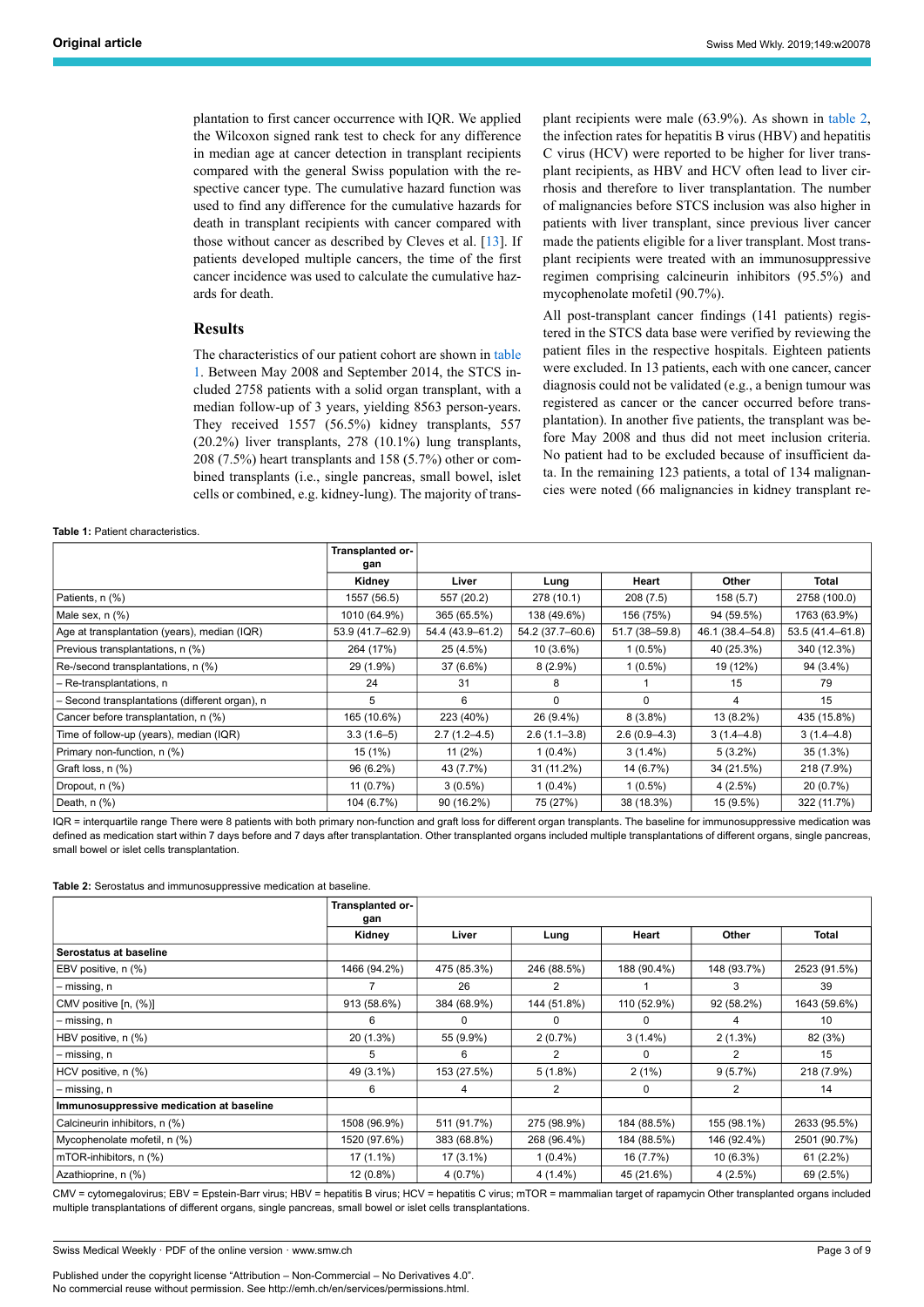cipients, 53 in liver, 7 in lung, 6 in heart and 2 in combined transplant patients) [\(table 3](#page-3-0)). High numbers were found for liver cancer in liver transplant recipients ( $n = 29$ , a total of 30 liver cancers), of whom 27 patients had liver malignancy before transplantation. In kidney transplant recipients, high numbers of prostate ( $n = 18$ ), kidney ( $n = 13$ ), lung  $(n = 8)$ , bladder  $(n = 5)$  and thyroid cancers  $(n = 5)$  were noted. In total, in 4.5% of all transplant recipients included in our analysis cancer was observed, and the incidence was especially high in liver transplant recipients (8.8%).

The cancer incidence within the STCS was compared with the general Swiss population by calculation of the SIR. For kidney transplant recipients, an elevated SIR was found for kidney, thyroid, brain, bladder and prostate cancer. In liver transplant recipients, higher incidences were reported for liver, oral cavity and pharyngeal, pancreas, gastric and lung cancer [\(table 4\)](#page-4-0). In the remaining transplant recipients, a higher risk for lung cancer in lung transplant recipients and for testicular cancer in heart transplant recipients was detected.

In our analysis of the median age at cancer diagnosis, we detected an earlier occurrence of bladder, kidney, liver, lung and prostate cancer. For the other cancer types, no difference was detected ([fig. 1\)](#page-4-1).

As shown in [table 5,](#page-5-0) most cancer cases were diagnosed at either WHO stage IV ( $n = 56$ ) or stage I ( $n = 40$ ). More specifically, of 30 liver cancers, 25 were WHO stage IV at the time of diagnosis. Kidney cancers were more likely to be diagnosed at earlier stages as 13 out of 14 kidney cancers were registered at WHO stage I.

Patients' files were searched to capture all treatments patients received related to their cancers. The treatments are reported in [table 6](#page-6-0), according to affected organ and histological subtype. Treatment was grouped for patients who received surgery (total  $n = 73$ ), chemotherapy (total  $n =$ 22), radiotherapy (total  $n = 24$ ) and other therapies (total  $n = 126$ ), such as transurethral resection of the prostate or hormonal therapy.

[Figure 2](#page-5-1) shows the cumulative hazards for death within the STCS for transplant recipients with cancer compared to those without cancer. The hazards for death in the population with cancer increase early after transplantation and become less common after 2 years of follow-up, whereas for the population without cancer the hazards for death increases only slowly over time.

# **Discussion**

In this first analysis of the Swiss Transplant Cohort Study, we found 134 cancers, corresponding to 4.5% of all transplant recipients, with a median follow-up time of 3 years. An increased risk was seen for a wide range of malignancies

Our patients showed characteristics similar to populations in similar studies. Other cohorts have included 175,732 [\[2\]](#page-8-1), 193,90[5](#page-8-2) [5] and 5931 [\[14](#page-8-12)] patients, whereas our study oversees 2758 sOTRs. A higher proportion of male than female sOTRs was reported by Engels et al. (60.9% male), Sampaio et al. (53.9–80.6%, depending on transplant type) and Adami et al.  $(61\%)$   $[2, 5, 14]$  $[2, 5, 14]$  $[2, 5, 14]$  $[2, 5, 14]$  $[2, 5, 14]$ . The median age at transplantation for our population was higher than documented by Engels et al. (47 years) and Adami et al. (46

|                                                 | <b>ICD-10</b>      | <b>Transplanted</b><br>organ |                  |                  |                  |                  |                    |
|-------------------------------------------------|--------------------|------------------------------|------------------|------------------|------------------|------------------|--------------------|
|                                                 |                    | Kidney                       | Liver            | Lung             | Heart            | Other            | <b>Total</b>       |
| Cancer by organ affected                        |                    |                              |                  |                  |                  |                  |                    |
| Oral cavity and pharynx                         | C00-14             | $\mathbf{1}$                 | 4                | 0                | 0                | $\mathbf 0$      | 5                  |
| Oesophagus                                      | C <sub>15</sub>    | $\mathbf{1}$                 | $\mathbf 0$      | $\mathbf 0$      | $\mathbf 0$      | $\mathbf 0$      | $\mathbf{1}$       |
| Stomach                                         | C <sub>16</sub>    | $\overline{2}$               | $\overline{2}$   | $\mathbf{1}$     | $\mathbf 0$      | $\mathbf 0$      | 5                  |
| Small intestine                                 | C <sub>17</sub>    | 1                            | 0                | $\pmb{0}$        | 0                | $\mathbf 0$      | 1                  |
| Colon, rectum                                   | $C18 - 20$         | $\mathbf{1}$                 | $\overline{2}$   | $\mathbf{1}$     | $\mathbf 0$      | $\mathbf 0$      | 4                  |
| Anus, anal canal                                | C <sub>21</sub>    | 0                            | $\mathbf{1}$     | $\pmb{0}$        | $\mathbf 0$      | $\mathbf 0$      | 1                  |
| Liver                                           | C <sub>22</sub>    | 1                            | 29               | $\mathbf 0$      | $\mathbf 0$      | $\mathbf 0$      | 30                 |
| Extrahepatic bile duct                          | C <sub>23–24</sub> | 1                            | $\mathbf 0$      | $\mathbf{1}$     | $\mathbf 0$      | $\mathbf 0$      | $\overline{2}$     |
| Pancreas                                        | C <sub>25</sub>    | 0                            | 4                | $\pmb{0}$        | $\mathbf 0$      | $\mathbf 0$      | 4                  |
| Vocal cord                                      | C32                | 0                            | $\mathbf{1}$     | $\mathbf 0$      | $\mathbf 0$      | $\mathbf 0$      | $\mathbf{1}$       |
| Lung                                            | C33-34             | 8                            | 5                | 4                | 1                | $\mathbf 0$      | 18                 |
| Connective tissue                               | C47, C49           | $\mathbf{1}$                 | 0                | $\pmb{0}$        | 0                | $\mathbf 0$      | $\mathbf{1}$       |
| Breast                                          | C <sub>50</sub>    | 3                            | $\mathbf 0$      | $\mathbf 0$      | $\mathbf 0$      | $\mathbf 0$      | 3                  |
| Prostate                                        | C61                | 18                           | $\mathbf 0$      | $\mathbf 0$      | $\overline{2}$   | $\mathbf{1}$     | 21                 |
| <b>Testis</b>                                   | C62                | $\mathbf 0$                  | $\mathbf 0$      | $\pmb{0}$        | $\overline{2}$   | $\mathbf 0$      | $\overline{2}$     |
| Kidney                                          | C64                | 13                           | $\mathbf 0$      | $\mathbf 0$      | $\mathbf 0$      | $\mathbf 0$      | 13                 |
| Bladder                                         | C67                | 5                            | $\mathbf 0$      | $\mathbf 0$      | 1                | $\mathbf 0$      | 6                  |
| Brain                                           | C70-72             | 3                            | 0                | $\pmb{0}$        | 0                | $\mathbf 0$      | 3                  |
| <b>Thyroid</b>                                  | C73                | 5                            | $\mathbf 0$      | $\mathbf 0$      | $\mathbf 0$      | $\overline{1}$   | 6                  |
| Endocrine system                                | n.a.               | $\mathbf{1}$                 | $\overline{2}$   | $\mathbf 0$      | $\mathbf 0$      | $\mathbf 0$      | 3                  |
| Vascular system                                 | n.a.               | 1                            | $\overline{2}$   | $\pmb{0}$        | $\mathbf 0$      | $\mathbf 0$      | 3                  |
| Unknown primary                                 | n.a.               | $\Omega$                     | 1                | $\mathbf 0$      | $\Omega$         | $\mathbf 0$      | 1                  |
| Total n of cancers (% of transplant recipients) |                    | 66 (3.8%)                    | 53 (8.8%)        | 7(2.5%)          | 6(2.9%)          | $2(1.3\%)$       | 134 (4.5%)         |
| Time to cancer (months), median (IQR)           |                    | 24.5 (13.1-41.5)             | $18(6.3 - 28.4)$ | 22.3 (12.7-49.9) | 25.3 (22.2-39.2) | $5.3(3.3 - 7.3)$ | $21.1(9.8 - 34.5)$ |

#### ICD-10 = International statistical classification of diseases and related health problems (Version 10, 2016); IQR = interquartile range. Other transplanted organs included multiple transplantations of different organs, single pancreas, small bowel or islet cells transplantations.

<span id="page-3-0"></span>**Table 3:** Solid cancers by organ affected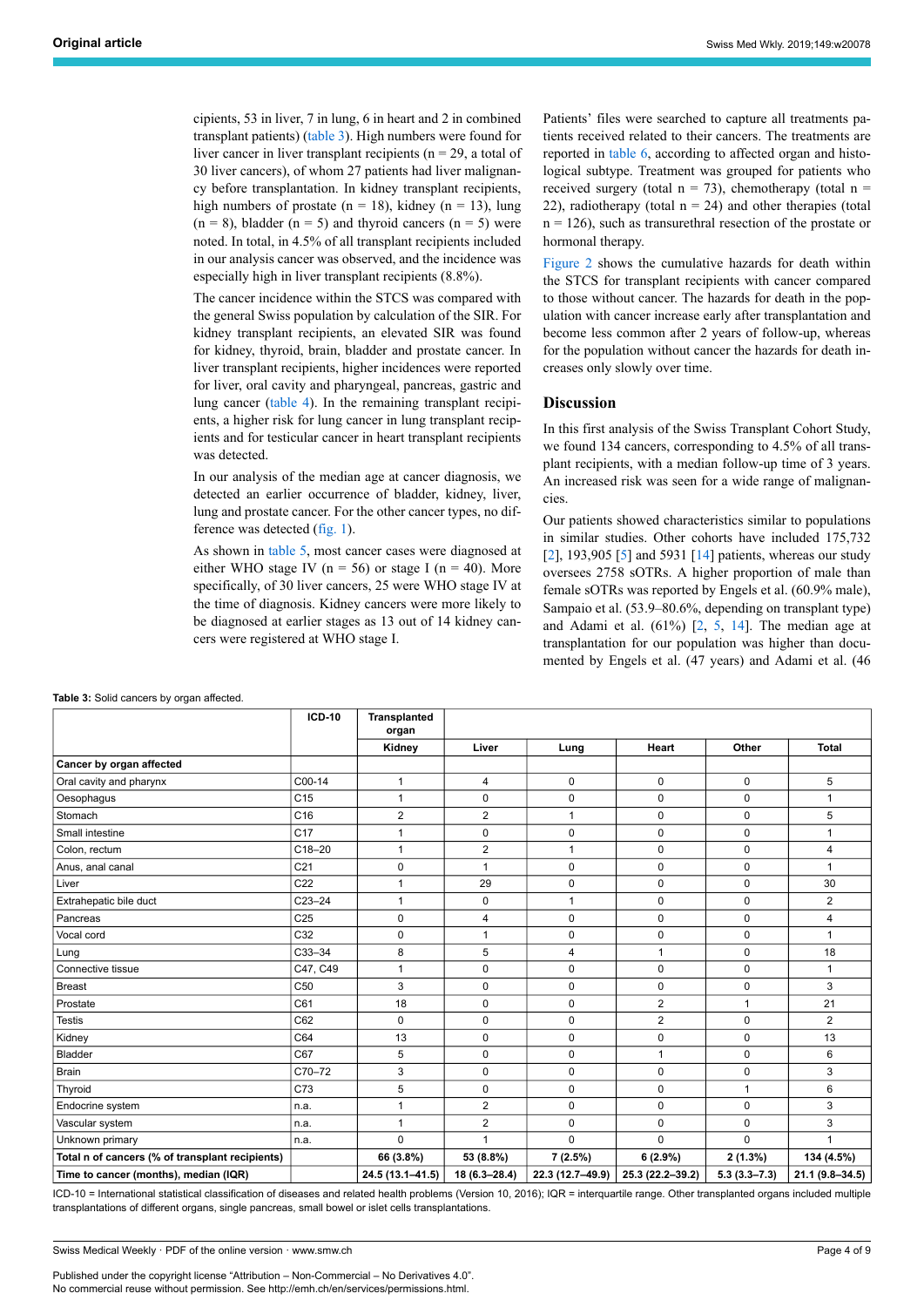years) [[2](#page-8-1), [14](#page-8-12)]. Our population included a small proportion of patients with re-transplants, who have less exposure to immunosuppression than patients with previous transplants. Our follow-up time was relatively short compared

<span id="page-4-0"></span>

| Cancer by organ<br>system affected | <b>Transplanted</b><br>organ |                |                          |                 |                          |                |                          |                |                          |                |            |                |
|------------------------------------|------------------------------|----------------|--------------------------|-----------------|--------------------------|----------------|--------------------------|----------------|--------------------------|----------------|------------|----------------|
|                                    | Kidney                       |                | Liver                    |                 | Lung                     |                | Heart                    |                | Other                    |                | Total      |                |
|                                    | <b>SIR</b>                   | 95% CI         | <b>SIR</b>               | 95% CI          | <b>SIR</b>               | 95% CI         | <b>SIR</b>               | 95% CI         | <b>SIR</b>               | 95% CI         | <b>SIR</b> | 95% CI         |
| Oral cavity and<br>pharynx         | 1.38                         | $0.02 - 7.69$  | 17.72                    | 4.77-45.36      | $\overline{\phantom{0}}$ |                | $\overline{\phantom{0}}$ |                | $\overline{\phantom{0}}$ |                | 4.17       | $1.34 - 9.73$  |
| Oesophagus                         | 2.76                         | $0.04 - 15.38$ | $\overline{a}$           |                 | $\overline{\phantom{0}}$ |                | $\overline{\phantom{0}}$ |                | $\overline{\phantom{0}}$ |                | 1.67       | $0.02 - 9.28$  |
| Stomach                            | 3.52                         | $0.4 - 12.7$   | 11.28                    | $1.27 - 40.71$  | 12.47                    | $0.16 - 69.37$ | $\overline{\phantom{0}}$ |                | $\overline{\phantom{0}}$ |                | 5.31       | $1.71 - 12.39$ |
| Small intestine                    | 8.06                         | $0.11 - 44.86$ | $\overline{\phantom{0}}$ |                 | $\overline{\phantom{0}}$ |                | $\overline{\phantom{0}}$ |                | $\qquad \qquad -$        |                | 4.87       | $0.06 - 27.07$ |
| Colon. rectum                      | 0.37                         | $0 - 2.04$     | 2.34                     | $0.26 - 8.47$   | 2.59                     | $0.03 - 14.43$ | $\overline{\phantom{0}}$ |                | $\overline{\phantom{0}}$ |                | 0.88       | $0.24 - 2.26$  |
| Anus, anal canal                   | 24.81                        | 0.32-139.02    | 24.81                    | 0.32-138.02     | $\overline{\phantom{0}}$ |                | $\overline{\phantom{m}}$ |                | $\qquad \qquad -$        |                | 4.67       | $0.06 - 25.99$ |
| Liver                              | 1.95                         | $0.03 - 10.87$ | 181.67                   | 121.64-260.91   | $\overline{\phantom{0}}$ |                | $\overline{\phantom{0}}$ |                | $\overline{\phantom{0}}$ |                | 35.39      | 23.87-50.52    |
| Extrahepatic bile<br>duct          | 4.96                         | $0.06 - 27.6$  | $\overline{a}$           |                 | 35.17                    | 0.46-195.67    | $\overline{\phantom{0}}$ |                | -                        |                | 5.99       | $0.67 - 21.62$ |
| Pancreas                           | $\overline{\phantom{0}}$     |                | 15.70                    | $4.22 - 40.2$   | $\overline{\phantom{0}}$ |                | $\overline{\phantom{0}}$ |                | $\overline{\phantom{0}}$ |                | 2.96       | $0.8 - 7.57$   |
| Vocal cord                         | $\overline{\phantom{0}}$     |                | 18.24                    | $0.24 - 101.48$ | $\overline{\phantom{0}}$ |                | $\overline{\phantom{0}}$ |                | $\qquad \qquad -$        |                | 3.43       | $0.04 - 19.11$ |
| Lung                               | 2.99                         | $1.29 - 5.9$   | 6.00                     | $1.93 - 14$     | 10.61                    | 2.85-27.17     | 3.50                     | $0.05 - 19.48$ | $\overline{\phantom{0}}$ |                | 4.07       | $2.41 - 6.43$  |
| Connective tissue                  | 5.69                         | $0.07 - 31.66$ | $\overline{\phantom{0}}$ |                 | $\overline{\phantom{0}}$ |                | $\overline{\phantom{0}}$ |                | $\overline{\phantom{0}}$ |                | 3.43       | $0.04 - 19.11$ |
| <b>Breast</b>                      | 0.78                         | $0.16 - 2.27$  | $\overline{a}$           |                 | $\overline{\phantom{0}}$ |                | $\overline{\phantom{0}}$ |                | $\overline{\phantom{0}}$ |                | 0.47       | $0.09 - 1.37$  |
| Prostate                           | 4.47                         | $2.64 - 7.06$  | $\overline{\phantom{0}}$ |                 | $\qquad \qquad -$        |                | 4.64                     | $0.52 - 16.76$ | 2.56                     | $0.03 - 14.24$ | 3.14       | $1.95 - 4.81$  |
| <b>Testis</b>                      | $\overline{\phantom{m}}$     |                | $\overline{\phantom{0}}$ |                 | $\overline{\phantom{0}}$ |                | 90.57                    | 10.17-327      | $\overline{\phantom{0}}$ |                | 6.77       | $0.76 - 24.43$ |
| Kidney                             | 22.26                        | 11.84-38.07    | $\overline{\phantom{0}}$ |                 | $\overline{\phantom{0}}$ |                | $\overline{\phantom{0}}$ |                | $\overline{\phantom{0}}$ |                | 13.43      | 7.15-22.98     |
| <b>Bladder</b>                     | 6.67                         | 2.15-15.57     | $\overline{a}$           |                 | $\overline{\phantom{0}}$ |                | 12.49                    | $0.16 - 69.47$ | $\overline{\phantom{0}}$ |                | 4.83       | 1.76-10.52     |
| <b>Brain</b>                       | 7.44                         | $1.5 - 21.74$  | $\equiv$                 |                 | $\overline{\phantom{0}}$ |                | $\overline{\phantom{0}}$ |                | Ξ.                       |                | 4.49       | $0.9 - 13.12$  |
| Thyroid                            | 10.75                        | 3.46-25.09     | $\overline{\phantom{0}}$ |                 | $\overline{\phantom{a}}$ |                | $\overline{\phantom{0}}$ |                | 22.18                    | 0.29-123.42    | 7.79       | 2.84-16.95     |
| Endocrine system                   |                              | n.a.           |                          | n.a.            |                          | n.a.           |                          | n.a.           |                          | n.a.           |            | n.a.           |
| Vascular system                    |                              | n.a.           |                          | n.a.            |                          | n.a.           |                          | n.a.           |                          | n.a.           |            | n.a.           |
| Unknown primary                    |                              | n.a.           |                          | n.a.            |                          | n.a.           |                          | n.a.           |                          | n.a.           |            | n.a.           |

<span id="page-4-1"></span>CI = confidence interval; n.a. = not applicable; SIR = standardised incidence ratio Other transplanted organs included multiple transplantations of different organs, single pancreas, small bowel or islet cells transplantations. "-" means that there were no cancer cases. Significantly different SIR are printed in bold type. "n.a." means that there was no data for the general population available and thus no SIR could be calculated..

> Figure 1: Comparison of age at cancer diagnosis. Black bars represent the Swiss population. White bars represent the Swiss transplant cohort study population. Differences in age were calculated using the Wilcoxon test, with respective p-values shown for each cancer. Right column shows number of patients. The single dot at lung cancer represents a statistical outlier. No. = numbers; STCS = Swiss Transplant Cohort **Study**



Swiss Medical Weekly · PDF of the online version · www.smw.ch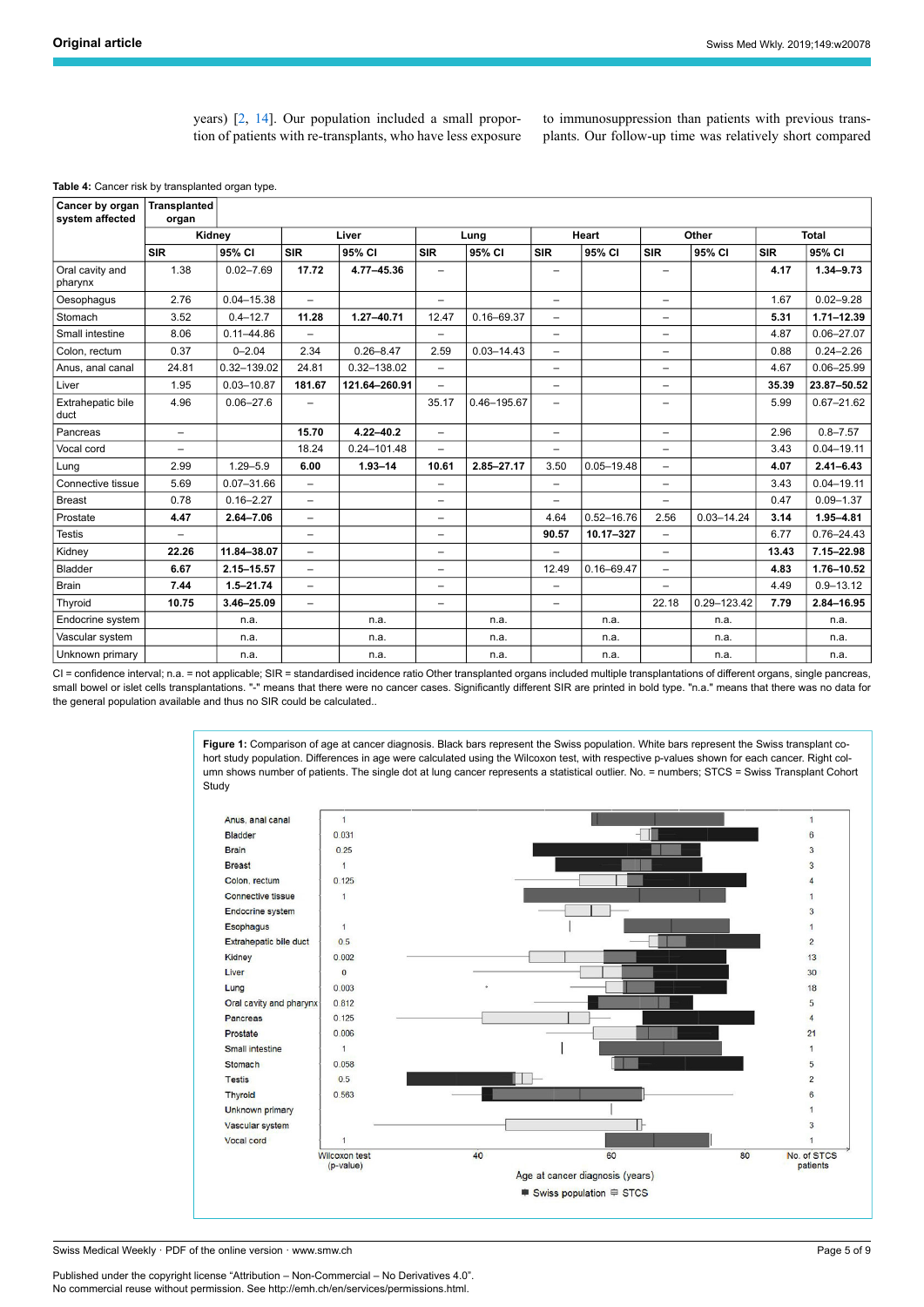with Adami et al. (6.8 years) and Engels et al., who included patients from as early as 1987 [[2](#page-8-1)] [[14\]](#page-8-12). The proportion of graft failures within our follow-up was small-

**Figure 2:** Cumulative hazards for death within the Swiss Transplant Cohort Study (STCS) cohort. Cumulative hazard function after time of transplantation expressed as the number of events to be expected for any solid organ transplant recipients at the corresponding time of follow-up.

<span id="page-5-1"></span>

er than that reported by Kim et al. (approximately 20% for liver transplants) and Hart et al. (approximately 8% for kidney transplants) [[15,](#page-8-13) [16](#page-8-14)]. In comparison with other cohorts, our study group seems similar in composition, although smaller. The serostatus for HBV and HCV was more commonly positive in liver transplant recipients than non-liver transplant recipients and was comparable to the findings of Hoffmann et al. (5.7% HBV positive in liver transplant recipients versus 1.4% in non-liver transplant recipients; 36.8% HCV positive versus 3.9%, respectively) [\[17](#page-8-15)].

We observed incidence rates of malignancies in our cohort higher than in the general population for eight cancer types, namely cancer of the liver, kidney, thyroid, stomach, bladder, oral cavity and pharynx, lung and prostate. Our findings are for the most part consistent with Engels et al. who also found an increased risk for the cancer types mentioned previously (liver: SIR 11.56, 95% CI 10.83–12.33; kidney: SIR 4.65, 95% CI 4.32–4.99; thyroid: SIR 2.95, 95% CI 2.58–3.34; stomach: SIR 1.67, 95% CI 1.42–1.96;

<span id="page-5-0"></span>**Table 5: Cancer WHO stage at detection.** 

| Cancer by organ system affected | <b>Histological type</b>                | n                       | <b>WHO</b> stage |                |                |                         |              |
|---------------------------------|-----------------------------------------|-------------------------|------------------|----------------|----------------|-------------------------|--------------|
|                                 |                                         |                         | I.               | Ш              | Ш              | IV                      | n.a.         |
| Oral cavity and pharynx         | Squamous cell carcinoma                 | 5                       | $\overline{2}$   | $\mathbf 0$    | $\overline{2}$ | $\mathbf{1}$            | $\mathbf 0$  |
| Oesophagus                      | Squamous cell carcinoma                 | $\mathbf{1}$            | 0                | 0              | $\mathbf{1}$   | 0                       | $\pmb{0}$    |
| Stomach                         | Adenocarcinoma                          | $\overline{\mathbf{4}}$ | $\mathbf 0$      | $\mathbf{1}$   | $\mathbf 0$    | 3                       | $\mathbf 0$  |
|                                 | Signet-ring cell carcinoma              | 1                       | $\mathbf{1}$     | 0              | 0              | 0                       | $\pmb{0}$    |
| Small intestine                 | Neuroendocrine carcinoma                | $\mathbf{1}$            | $\pmb{0}$        | $\mathbf{1}$   | $\mathbf 0$    | $\mathbf 0$             | $\mathbf 0$  |
| Colon, rectum                   | Adenocarcinoma                          | $\overline{2}$          | $\pmb{0}$        | $\mathsf 0$    | $\overline{2}$ | 0                       | $\pmb{0}$    |
|                                 | Sarcoma                                 | $\mathbf{1}$            | $\mathbf{1}$     | $\mathbf 0$    | $\mathbf 0$    | $\mathbf 0$             | $\mathbf 0$  |
|                                 | Unknown                                 | $\mathbf{1}$            | $\pmb{0}$        | $\mathbf 0$    | $\mathbf 0$    | $\mathbf 0$             | $\mathbf{1}$ |
| Anus, anal canal                | Squamous cell carcinoma                 | $\mathbf{1}$            | $\mathbf 0$      | 0              | $\mathbf{1}$   | 0                       | $\mathbf 0$  |
| Liver                           | Cholangiocarcinoma                      | 5                       | 0                | 0              | 0              | 5                       | $\pmb{0}$    |
|                                 | Hepatocellular carcinoma                | 25                      | $\mathbf 0$      | 4              | $\mathbf{1}$   | 20                      | $\mathbf 0$  |
| Extrahepatic bile duct          | Cholangiocarcinoma                      | $\overline{2}$          | $\pmb{0}$        | $\overline{2}$ | 0              | 0                       | $\pmb{0}$    |
| Pancreas                        | Adenocarcinoma                          | $\mathbf{1}$            | $\mathbf 0$      | 0              | 0              | 1                       | $\mathbf 0$  |
|                                 | Neuroendocrine carcinoma                | $\overline{2}$          | $\pmb{0}$        | 0              | $\mathbf 0$    | $\overline{2}$          | $\pmb{0}$    |
|                                 | Pancreatoblastoma                       | $\mathbf{1}$            | $\pmb{0}$        | 0              | $\mathbf 0$    | $\mathbf{1}$            | $\mathbf 0$  |
| Vocal cord                      | Squamous cell carcinoma                 | $\mathbf{1}$            | $\mathbf{1}$     | $\mathbf 0$    | $\mathbf 0$    | $\mathbf 0$             | $\pmb{0}$    |
| Lung                            | Small cell carcinoma                    |                         | $\mathbf 0$      | $\mathbf 0$    | $\overline{1}$ | $\overline{\mathbf{4}}$ | $\mathbf 0$  |
|                                 | Adenocarcinoma                          | 12                      | $\overline{2}$   | 3              | 3              | $\overline{4}$          | $\pmb{0}$    |
|                                 | Squamous cell carcinoma                 | $\mathbf{1}$            | $\mathbf 0$      | 0              | $\mathbf 0$    | $\mathbf{1}$            | $\mathbf 0$  |
| Connective tissue               | Chondrosarcoma                          | $\mathbf{1}$            | $\mathbf{1}$     | 0              | 0              | 0                       | $\pmb{0}$    |
| <b>Breast</b>                   | Invasive ductal carcinoma               | $\overline{2}$          | 0                | $\mathbf{1}$   | 0              | 1                       | $\mathbf 0$  |
|                                 | Tubular carcinoma                       | $\mathbf{1}$            | $\mathbf{1}$     | 0              | 0              | 0                       | $\pmb{0}$    |
| Prostate                        | Adenocarcinoma                          | 21                      | $\overline{7}$   | 8              | 3              | 3                       | $\mathbf 0$  |
| <b>Testis</b>                   | Mixed germ cell tumour                  | $\mathbf{1}$            | $\mathbf{1}$     | 0              | 0              | 0                       | $\pmb{0}$    |
|                                 | Seminoma                                | $\mathbf{1}$            | $\mathbf{1}$     | $\mathbf 0$    | 0              | $\mathbf 0$             | $\mathbf 0$  |
| Kidney                          | Clear cell renal cell carcinoma         | 4                       | 4                | 0              | 0              | 0                       | $\pmb{0}$    |
|                                 | Mucinous tubular spindle cell carcinoma | $\mathbf{1}$            | $\mathbf{1}$     | $\mathbf 0$    | 0              | $\mathbf 0$             | $\mathbf 0$  |
|                                 | Papillary renal cell carcinoma          | 8                       | $\overline{7}$   | 0              | 1              | 0                       | $\pmb{0}$    |
| <b>Bladder</b>                  | Urothelial carcinoma                    | 6                       | $\overline{4}$   | $\mathbf{1}$   | $\mathbf 0$    | 1                       | $\mathbf 0$  |
| <b>Brain</b>                    | Astrocytoma                             | $\mathbf{1}$            | $\mathbf{1}$     | 0              | 0              | 0                       | $\pmb{0}$    |
|                                 | Glioblastoma                            | $\mathbf{1}$            | $\mathbf 0$      | $\mathbf 0$    | $\mathbf 0$    | 1                       | $\mathbf 0$  |
|                                 | Meningioma                              | $\mathbf{1}$            | $\mathbf 0$      | $\mathbf{1}$   | $\mathbf 0$    | $\mathbf 0$             | $\pmb{0}$    |
| Thymus                          | Papillary adenocarcinoma                | 6                       | $\overline{4}$   | 0              | $\mathbf 0$    | $\overline{2}$          | $\mathbf 0$  |
| Endocrine system                | Neuroendocrine carcinoma                | 3                       | $\mathbf{1}$     | 0              | $\mathbf 0$    | $\overline{2}$          | $\pmb{0}$    |
| Vascular system                 | Angiosarcoma                            | $\mathbf{1}$            | 0                | 0              | 0              | 1                       | $\mathbf 0$  |
|                                 | Kaposi sarcoma                          | $\overline{2}$          | 0                | 0              | 0              | $\overline{2}$          | $\pmb{0}$    |
| Unknown primary                 | Unknown                                 | $\mathbf{1}$            | $\mathbf 0$      | 0              | $\mathbf 0$    | $\mathbf{1}$            | $\mathbf 0$  |
| <b>Total</b>                    |                                         | 134                     | 40               | 22             | 15             | 56                      | 1            |

n.a. = not applicable. Tumors in WHO stage 0 were not included for analysis, see methods.

Swiss Medical Weekly · PDF of the online version · www.smw.ch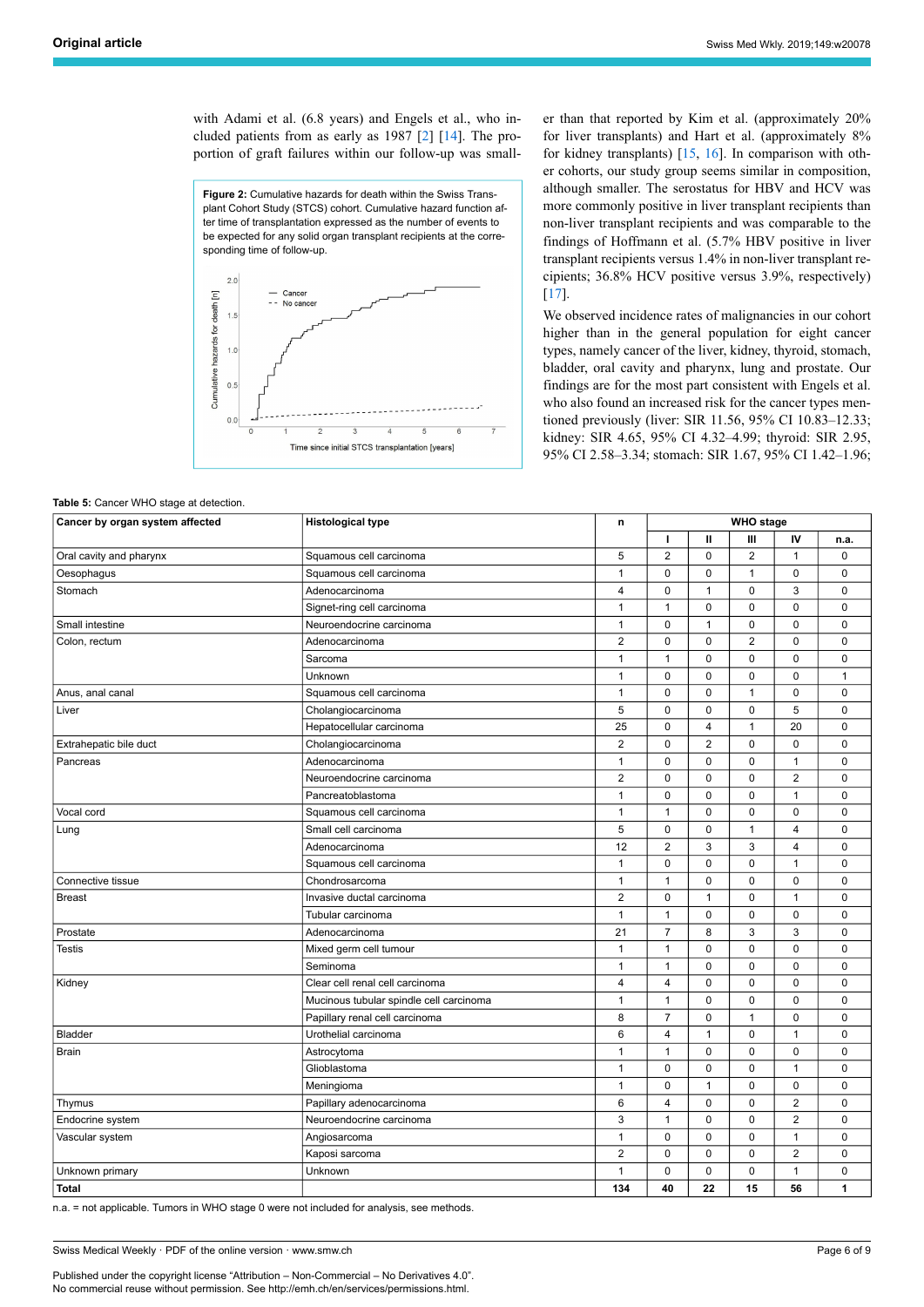bladder: SIR 1.52, 95% CI 1.33–1.73; oral cavity and pharynx: SIR 2.56, 95% CI 2.17–3.01; lung: SIR 1.97, 95% CI 1.86–2.08), whereas the risk for prostate cancer was not increased. Engels et al. were, however, able to report a higher risk for multiple other cancer types thanks to a larger study population, potentially also due to other factors, such as medication or difference in genetic background [\[2\]](#page-8-1).

Hoshida et al. showed an increased relative risk for malignancies in the kidney (SIR 79.96, 95% CI 39.98–114.95) and the thyroid (SIR 12.43, 95% CI2.38–33.70) in kidney transplant recipients, which is in line with our findings. They, however, did not find a higher risk for bladder, prostate and brain cancer as our study did [\[18](#page-8-16)]. In larger studies, Cheung et al. and Li et al. reported a greatly increased risk for kidney cancers (SIR 12.5, 95% CI 8.51-18.36 and SIR 44.29, 95% CI 36.24–54.06) and bladder cancers (SIR 8.22, 95% CI 4.67–14.47 and SIR 42.89, 95% CI 34.08–53.98) in kidney transplant recipients, both being attributed to multiple factors including immunosuppressive status, underlying renal diseases, genetic background and environmental factors [[7](#page-8-5), [19\]](#page-8-17). An often cited reason for the elevated risk of kidney cancer in kidney transplant recipients is the malignant transformation of cysts that develop in end-stage renal disease [[2](#page-8-1), [7\]](#page-8-5). Lung cancer risk was increased in lung transplant recipients. This can probably be attributed to smoking-related lung diseases, such as chronic obstructive pulmonary disease, as indication for the lung transplant. Minal et al. and Dickson et al. reported an increased risk for lung cancer, mostly in single-lung recipients who develop lung cancer in the remaining native lung [[20,](#page-8-18) [21](#page-8-19)]. Increased liver cancer risk in liver transplant recipients is probably mainly due to two factors. Firstly, liver transplantion is a common treatment for hepatocellular cancer, with the risk for residual cancer after the initial treatment. Thus, the post-transplant liver cancers are not *de novo* but rather relapses of pre-existing cancers. The second reason might be the high prevalence of carcinogenic infections such as HBV or HCV. Frequently these infections drove the initial liver cancer that needed liver transplantation in first place [[2](#page-8-1)].

<span id="page-6-0"></span>**Table 6:** Cancer treatment following diagnosis.

| Cancer by organ af-<br>fected | <b>Histological type</b>                     | n                       | <b>Surgery</b> | Chemotherapy            | Radiotherapy | Other therapy  |
|-------------------------------|----------------------------------------------|-------------------------|----------------|-------------------------|--------------|----------------|
| Oral cavity and pharynx       | Squamous cell carcinoma                      | 5                       | 5              | $\mathbf{1}$            | $\mathbf{1}$ | $\mathbf{1}$   |
| Oesophagus                    | Squamous cell carcinoma                      | $\mathbf{1}$            | $\mathbf{1}$   | $\mathbf 0$             | $\mathbf 0$  | $\mathbf 0$    |
| Stomach                       | Adenocarcinoma                               | $\overline{\mathbf{4}}$ | $\pmb{0}$      | $\overline{2}$          | $\mathbf 0$  | 0              |
|                               | Signet-ring cell carcinoma                   | $\mathbf{1}$            | $\mathbf{1}$   | $\mathbf 0$             | 0            | 0              |
| Small intestine               | Neuroendocrine carcinoma                     | $\mathbf{1}$            | $\mathbf{1}$   | $\mathbf 0$             | $\mathbf 0$  | $\Omega$       |
| Colon, rectum                 | Adenocarcinoma                               | $\overline{2}$          | $\overline{2}$ | $\overline{2}$          | $\mathbf{1}$ | $\mathbf 0$    |
|                               | Sarcoma                                      | $\mathbf{1}$            | $\mathbf{1}$   | $\mathbf 0$             | $\mathbf 0$  | $\mathbf 0$    |
|                               | Unknown                                      | $\mathbf{1}$            | $\mathbf 0$    | $\mathbf 0$             | $\mathbf 0$  | 0              |
| Anus, anal canal              | Squamous cell carcinoma                      | $\mathbf{1}$            | $\mathbf 0$    | $\mathbf 0$             | $\mathbf 0$  | 0              |
| Liver                         | Cholangiocarcinoma                           | 5                       | $\mathbf 0$    | 3                       | 1            | 0              |
|                               | Hepatocellular carcinoma                     | 25                      | $\overline{7}$ | $\overline{\mathbf{4}}$ | 4            | 6              |
| Extrahepatic bile duct        | Cholangiocarcinoma                           | $\overline{2}$          | $\overline{2}$ | $\mathbf 0$             | 0            | 0              |
| Pancreas                      | Adenocarcinoma                               | $\mathbf{1}$            | $\mathbf 0$    | $\mathbf 0$             | $\mathbf 0$  | $\mathbf 0$    |
|                               | Neuroendocrine carcinoma                     | $\overline{2}$          | $\mathbf{1}$   | 0                       | $\mathbf 0$  | $\mathbf{1}$   |
|                               | Pancreatoblastoma                            | $\mathbf{1}$            | $\mathbf 0$    | 1                       | 0            | 0              |
| Vocal cord                    | Squamous cell carcinoma                      | $\mathbf{1}$            | $\mathbf{1}$   | $\mathbf 0$             | $\mathbf 0$  | $\mathbf 0$    |
| Lung                          | Small cell carcinoma                         | 5                       | $\mathbf 0$    | 3                       | $\mathbf{1}$ | $\mathbf 0$    |
|                               | Adenocarcinoma                               | 12                      | 8              | 3                       | 4            | $\mathbf 0$    |
|                               | Squamous cell carcinoma                      | $\mathbf{1}$            | $\mathbf 0$    | $\mathbf{1}$            | $\mathbf 0$  | $\mathbf 0$    |
| Connective tissue             | Chondrosarcoma                               | $\mathbf{1}$            | $\mathbf{1}$   | 0                       | $\mathbf{1}$ | 0              |
| <b>Breast</b>                 | Invasive ductal carcinoma                    | $\mathbf 2$             | $\mathbf{1}$   | $\pmb{0}$               | $\mathbf 0$  | $\overline{2}$ |
|                               | Tubular carcinoma                            | $\mathbf{1}$            | $\mathbf{1}$   | $\mathbf 0$             | $\mathbf 0$  | 0              |
| Prostate                      | Adenocarcinoma                               | 21                      | 8              | $\mathbf{1}$            | 9            | 5              |
| <b>Testis</b>                 | Mixed germ cell tumor                        | $\mathbf{1}$            | $\mathbf{1}$   | $\mathbf 0$             | $\mathbf 0$  | 0              |
|                               | Seminoma                                     | $\mathbf{1}$            | $\mathbf{1}$   | $\mathbf 0$             | 0            | 0              |
| Kidney                        | Clear cell renal cell carcinoma              | $\overline{4}$          | $\overline{4}$ | $\pmb{0}$               | $\mathbf 0$  | $\mathbf 0$    |
|                               | Mucinous tubular spindle cell carcino-<br>ma | $\mathbf{1}$            | $\mathbf{1}$   | 0                       | $\mathbf 0$  | 0              |
|                               | Papillary renal cell carcinoma               | 8                       | 8              | $\mathbf 0$             | $\mathbf 0$  | $\mathbf 0$    |
| Bladder                       | Urothelial carcinoma                         | 6                       | 5              | $\mathbf{1}$            | $\mathbf 0$  | 0              |
| <b>Brain</b>                  | Astrocytoma                                  | $\mathbf{1}$            | $\mathbf 0$    | $\mathbf 0$             | $\mathbf 0$  | 0              |
|                               | Glioblastoma                                 | $\mathbf{1}$            | $\mathbf{1}$   | $\pmb{0}$               | $\mathbf{1}$ | $\mathbf 0$    |
|                               | Meningioma                                   | $\mathbf{1}$            | $\mathbf{1}$   | $\mathbf 0$             | 0            | 0              |
| Thymus                        | Papillary adenocarcinoma                     | 6                       | 6              | $\mathbf 0$             | $\mathbf{1}$ | $\overline{2}$ |
| Endocrine system              | Neuroendocrine carcinoma                     | 3                       | 3              | $\mathbf 0$             | $\mathbf 0$  | 0              |
| Vascular system               | Angiosarcoma                                 | $\mathbf{1}$            | $\mathbf 0$    | $\mathbf 0$             | $\mathbf 0$  | $\mathbf 0$    |
|                               | Kaposi sarcoma                               | $\overline{2}$          | $\mathbf{1}$   | $\mathbf 0$             | $\mathbf 0$  | 0              |
| Unknown primary               | Unknown                                      | $\mathbf{1}$            | $\mathbf 0$    | 0                       | 0            | $\mathbf 0$    |
| Total                         |                                              | 134                     | 73             | 22                      | 24           | 18             |

For therapies multiple options were possible. Some cancers were treated with multiple modalities.

Swiss Medical Weekly · PDF of the online version · www.smw.ch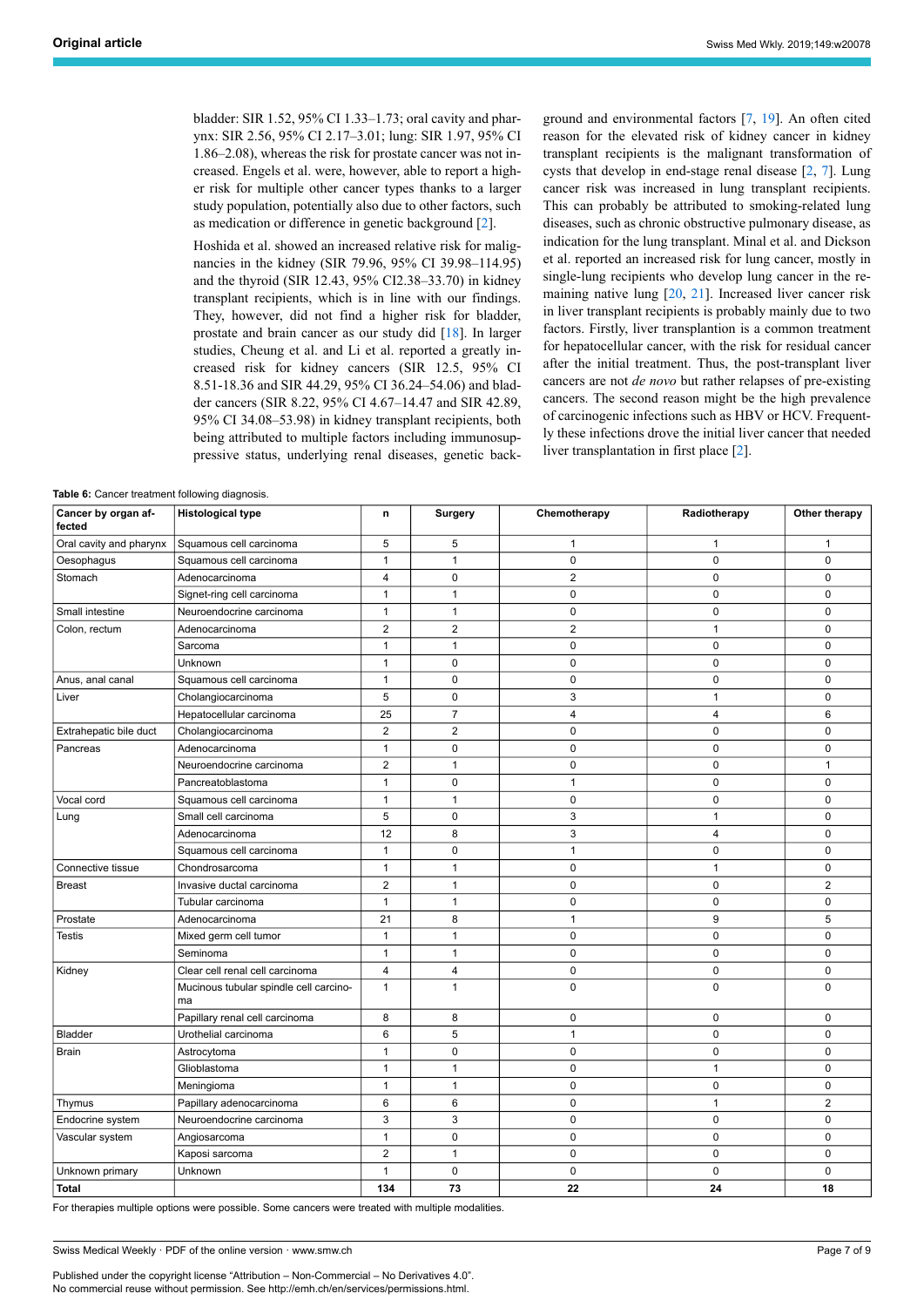In general, the most cited reason for the increased cancer risk in sOTRs is prolonged immunosuppressive therapy. Long-term immunosuppression increases the risk of oncovirally driven malignancies substantially [\[7\]](#page-8-5). A second important mechanism is the nonspecific mode of action of most immunosuppressive agents leading to impaired tumour immunosurveillance. Third, some immunosuppressive drugs have pro-oncogenic properties themselves in addition to their immunosuppressive properties. It has been shown that calcineurin inhibitors such as ciclosporin, and to a lesser extent azathioprine and prednisolone, cause a significant impairment of DNA repair mechanisms or drive cancer formation directly, leading to elevated cancer risk in sOTRs [[2](#page-8-1)] [\[22](#page-8-20)] [[23\]](#page-8-21). Additionally, ciclosporin is linked to promoting angiogenesis and invasiveness of non-transformed cells *in vitro* by inducing transcription and expression of the *TGF-β1* gene [\[7\]](#page-8-5) [\[8\]](#page-8-6).

Hoshida et al. described earlier cancer development in their kidney transplant recipients. The median age of all their cancer patients was 40.0 years, whereas for renal and bladder cancer it was 41.0 years and 43.5 years, respectively. This corresponds to a clearly younger age at cancer development compared with the general population in Japan (64 years) [\[18](#page-8-16)]. This study analysed only kidney transplant recipients, but their findings conform to our results on the subgroup of kidney transplant recipients in the STCS.

Cancer stages at diagnosis for lung cancer were comparable to the data for the general Swiss population. According to the Surveillance, Epidemiology, and End Results Program (SEER) database, lung cancers are most often detected in WHO stage IV (57%) and less often in regional (22%) or localised (16%) stages [\[24](#page-8-22)]. Liver cancers are commonly found in a localised stage (44%) and less frequently in regional (27%) or metastasised (18%) stages [[25\]](#page-8-23). Our high proportion of WHO stage IV at diagnosis for liver cancer is probably caused by the high prevalence of liver cancer in liver transplant recipients before transplantation. Kidney cancers are mostly diagnosed at localised stages (65%) and less so at regional (16%) or metastasised stages (16%), whereas in our population the cancers were almost exclusively found in WHO stage I, potentially related to closer follow-up in kidney transplant recipients [\[26](#page-8-24)]. For prostate cancer, our findings are comparable to the findings of Rohrmann et al., who reported cancer detection mostly in stage I (38.4%) and stage II  $(22.7%)$  and less often in stage III  $(13.1%)$  and stage IV (10.8%) [[27\]](#page-8-25). In summary, cancer stage at diagnosis for prostate and lung cancer were comparable to the general Swiss population, whereas liver and kidney cancers showed a different pattern.

We found that kidney cancers in the STCS cohort received surgical treatment only, potentially because of rather limited disease. For other common cancer types, such as liver, lung and prostate cancer, the treatment often included serial and multi-modal therapies, as would be expected for these kinds of cancer. Zhou et al. described a 5-year overall mortality of 30.4% for liver recipients with *de novo* malignancies after transplantation and 31.4% mortality for liver recipients without malignancy [[28\]](#page-8-26). The higher mortality for sOTRs without cancer does not support our findings of an increased cumulative hazard of death for sOTRs with cancer. We observed a higher incidence of all-cause death for sOTRs with cancer in the first 2 years compared with later years after transplantation. We speculate that by the onset of immunosuppression at transplantation, the natural course of disease for cancer would be accelerated. Thus, patients with incipient and as yet undiagnosed cancer at transplantation would fare worse under immunosuppression, contributing to all-cause death in the first 2 years more than in later years.

Although our study gives an overview of the cancer risk in sOTRs, it is limited by the relatively small population size and therefore small number of incident cancers, which does not yet allow any detailed analysis owing to the limited follow-up time, as cancer incidence probably increases with prolonged immunosuppressive treatment. As the STCS as a prospective cohort will continue to collect data, later studies will provide longer-term data. Also, some patients had prior transplantations in some of which different organs were transplanted. These patients had been exposed to potentially cancer-inducing risk (immunosuppression) prior to inclusion in our study. Because there were only a few patients with prior transplantations, we did not calculate the SIRs for them separately. Additionally, there was no uniform protocol for cancer screening prior to transplantation across all centres, which may have led to an overestimation of cancer incidence. Further limitations include potential divergences between cancer at diagnosis and staging, as full staging was only performed several weeks or months after cancer diagnosis, which may cause an overestimation of initial cancer stages. For the evaluation of cancer treatment, we searched patient files outside of the structured cohort data that are prospectively gathered. Therapies may not all have been registered for patient charts outside the cohort; this may have caused an underestimation of cancer treatments.

The strengths of our study include the inclusion of all sOTRs in Switzerland during the study period, as every transplantation centre in Switzerland has to provide minimum data to the STCS. Even patients moving within Switzerland were usually not lost to follow-up as they continued to be monitored by a different transplantation centre that is an active member of the STCS. Also, the relatively limited number of cancers allowed us to double-check all the findings by source verification in patient files. Therefore, incorrectly entered malignancies could be eliminated for our analysis.

In conclusion, we were able to give an overview of the cancer risk in Swiss sOTRs, who are susceptible to a wide range of cancer types. Depending on the transplant, sOTRs were at increased risk for different cancers. Kidney transplant recipients were at an increased risk for renal cell carcinoma, and prostate, bladder, thyroid and brain cancer; liver transplant recipients were more likely to develop hepatocellular carcinomas, gastric, pancreas and lung cancers, and cancer of the oral cavity and pharynx. For lung transplant recipients we observed an increased risk of lung cancer, whereas in heart transplant recipients risk was increased for cancer of the testis. Building on the results of our study, with a short follow-up but a reliable cohort, extended studies will help to improve cancer surveillance and prevention strategies in sOTRs.